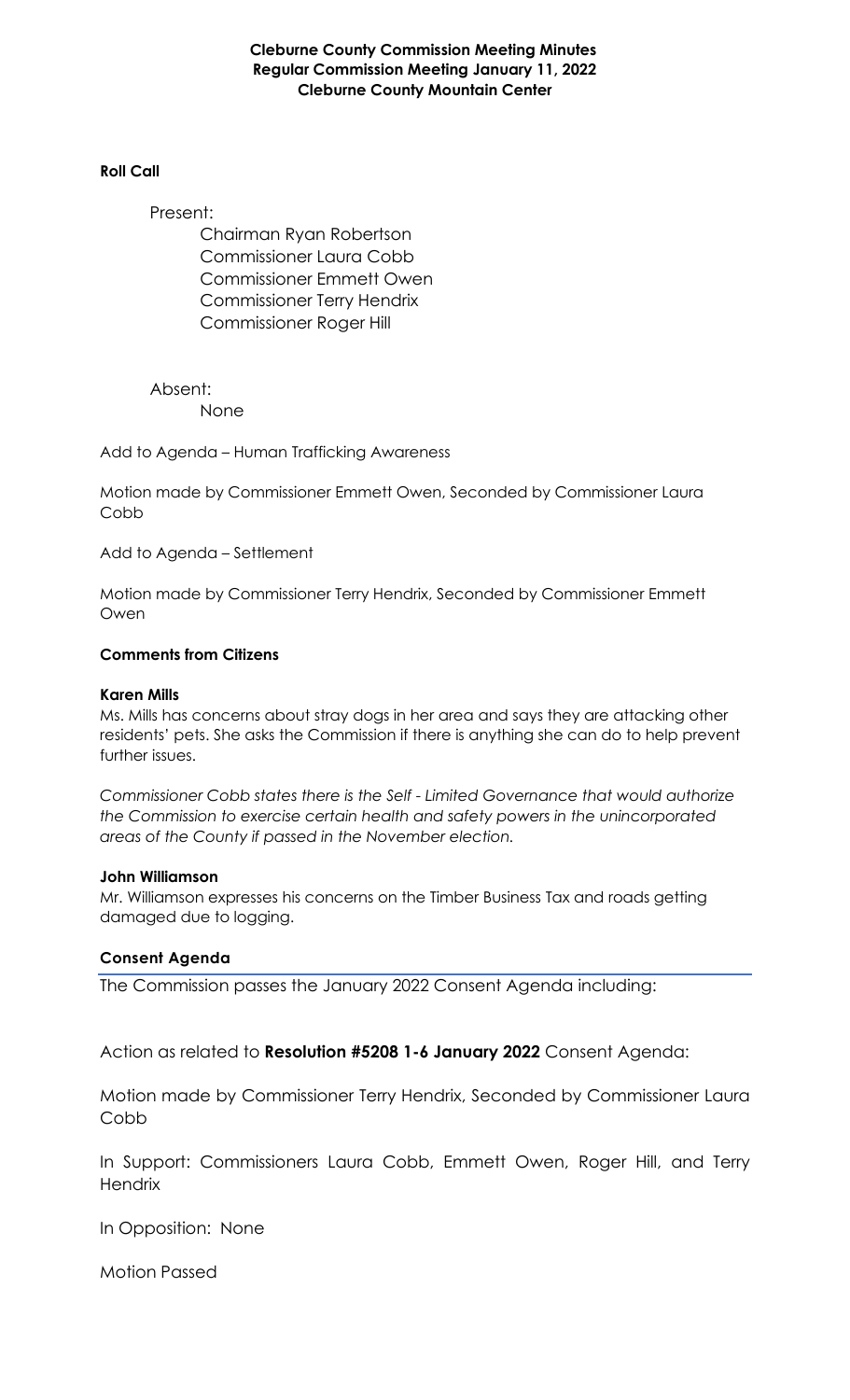### **Resolution #5208-1**

The Cleburne County Commission hereby resolves to approve the minutes of:

December 14, 2021 & December 22, 2021

as presented.

### **Resolution #5208-2**

The Cleburne County Commission recognizes the following board appointment statuses as of this meeting:

### **Board Appointments:**

DHR Board- Sherri Baughn

### **Vacancies:**

DHR Board

### **Resolution #5208-3**

Whereas, "The Alabama Limited Self-Governance Act" (Ala. Code 11-3A-1 et seq.) authorizes the County Commission to exercise certain health and safety powers in the unincorporated areas of the county upon passage of a local referendum in which the qualified voters in the unincorporated areas of the county approved the exercise of these powers by the County Commission; and

Whereas, a local referendum may be called by the County Commission upon a resolution adopted by a majority of its members, with such referendum to be held in conjunction with a primary, general, or special election held for another purpose; and

Whereas, if the Limited Self-Governance Act is approved by a majority of the qualified electors in the unincorporated areas of the county at a local referendum on the question, the County Commission will be authorized to adopt ordinances on health and safety issues related to the abatement of weeds, the control of animals, the control of litter, the control of junkyards, and the abatement of noise nuisances, unsanitary sewage, or pollution set out above; and

Whereas, the Cleburne County Commission believes that it is in the best interests of the county that the County Commission be authorized to address some or all of the important health and safety issues set out in the Act; and

Whereas, the Cleburne County Commission desires to grant its citizens in the unincorporated areas of the county an opportunity to vote on whether to grant the County Commission the authority to address these health and safety concerns within the unincorporated areas of the county; and

Whereas, based upon the foregoing, the Cleburne County Commission has adopted this resolution calling for a local referendum on the issue by a majority of the County Commission.

Now Therefore, be it resolved by the Cleburne County Commission, that it does hereby call for a local referendum to be held on the question of whether the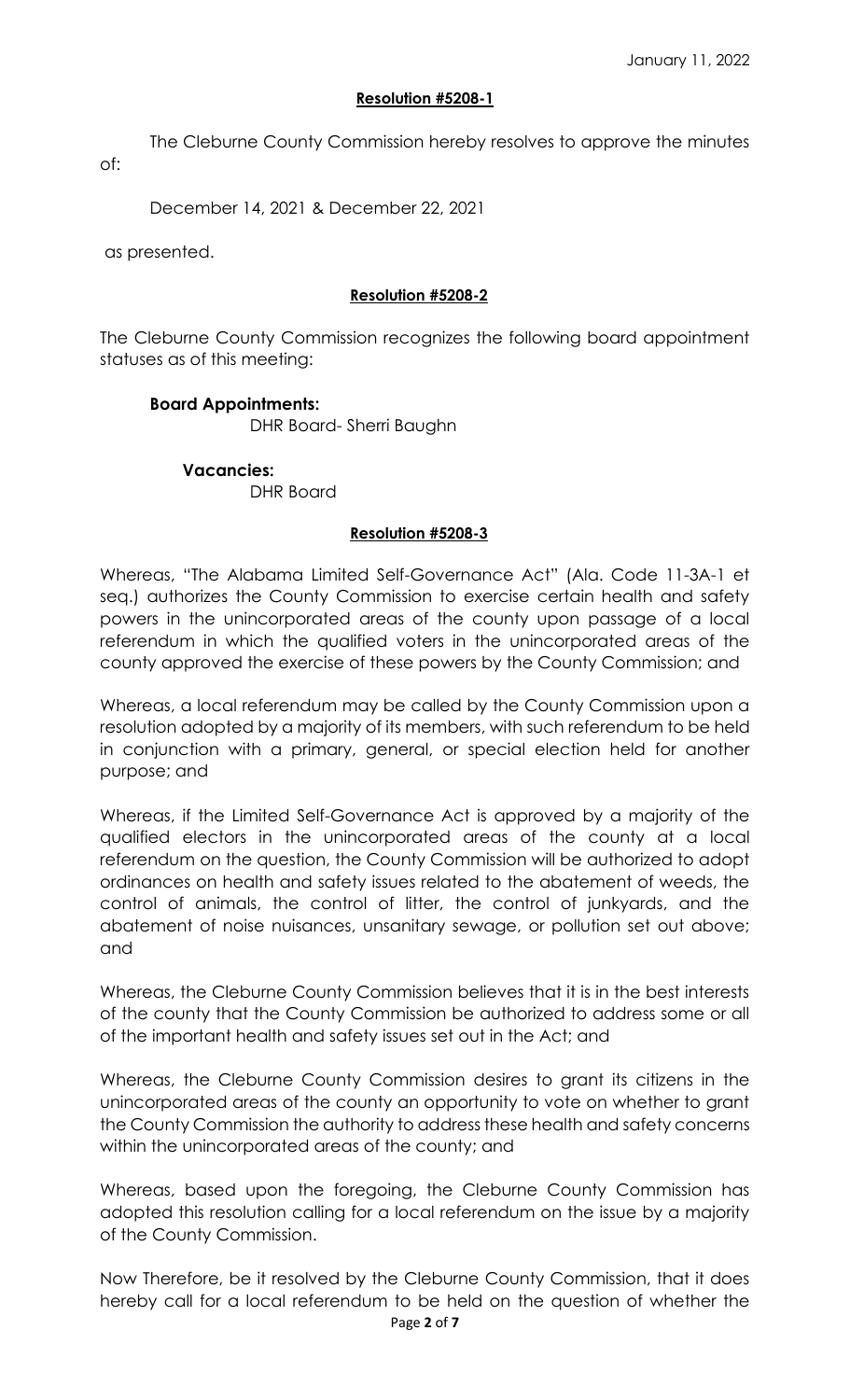health and safety powers authorized in Ala. Code 11-3A-1 et seq. shall be effective in Cleburne County, with such referendum to be held during the election on November 8, 2022.

Be it further resolved that copies of this resolution be immediately forwarded to the judge of probate and sheriff's office with instructions to include this local referendum on the ballot for the election to be held on November 8.

### **Resolution #5208-4**

Whereas, Cleburne County Commission has previously agreed that the need for a County credit card has been established by Resolution #5190; and

Whereas, further advisement from the ACCA has indicated that the responsibility for the credit card shall be held by only the County Administrator.

Now Therefore be it resolved that a County Credit card is to be obtained for use by the County Administrator for approved expenditures.

### **Resolution #5208-5**

Whereas, Cleburne County's Engineer, states that there will be six bridges that need to be inspected by Rope Inspection; and

Whereas, Cleburne County has a limit of \$10,000 per P.O. request; and

Whereas, the inspections, to be performed by Stringteg, will cost \$33,000.

Now Therefore, be it resolved that the Commission hereby agrees to allow a Purchase Order for \$33,000 for the inspections.

### **Resolution #5208-6**

Whereas, Cleburne County's Engineer, previously received approval by the Commission to sell used motor graders in March; and

Whereas, the Engineer states that he also has other items to be sold, as follows: Gradall Wheel Excavator, Dura Patcher Trailer, Pull Behind Pneumatic Roller, and F350 (shell); and

Whereas, these items are capable of being sold at the best amount at the same sale.

Now Therefore, be it resolved that the Commission hereby agrees allow the sale of these items when the motor graders are sold.

**New Business:**

### **A. Red-Eye Bass**

Action as related to **Resolution #5209** Red-Eye Bass

Motion made by Commissioner Emmett Owen, Seconded by Commissioner Laura Cobb

In Support: Commissioners Laura Cobb, Emmett Owen, Roger Hill, and Terry **Hendrix** 

In Opposition: None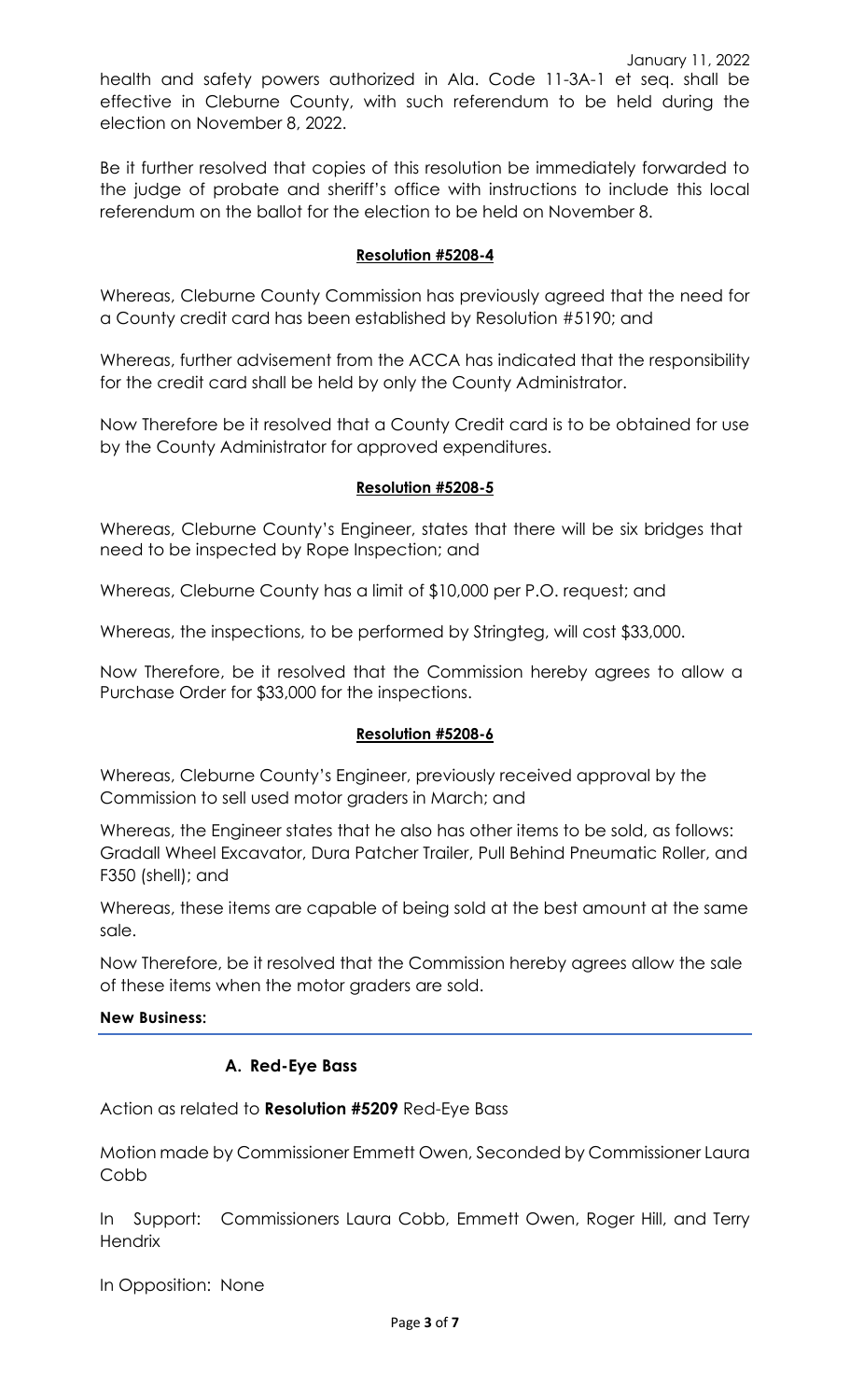### Motion Passed

### **Resolution #5209**

Whereas, Cleburne County is home of the Red Eye Bass, the fierce predator that is an indicator that streams are relatively pollution-free and have retained their wild character; and

Whereas, the Native Fish Coalition, along with several government and nonprofit agencies, wish to promote, protect, and educate the public about these unique native species and the waters where they reside; and

Whereas, the Cleburne County Commission wishes to support those groups with this endeavor.

Now Therefore, be it resolved that the Cleburne County Commission supports this ongoing effort by agreeing to add their logo/mark on all signs erected and supports erecting signs at those public areas (within Cleburne County) deemed appropriate by the Probate Judge, with the understanding that no cost shall be incurred by the Commission.

### **B. Chief Ladiga Trail Run**

Action as related to **Resolution #5210** Chief Ladiga Trail Run

Motion to table made by Commissioner Laura Cobb, Seconded by Commissioner Emmett Owen

In Support: Commissioners Laura Cobb, Emmett Owen, Roger Hill, and Terry **Hendrix** 

In Opposition: None

### **Resolution #5210**

Whereas, Cleburne County is home to a portion of the Chief Ladiga Rail Trail that it is a great source of ecotourism for the county with over a half million people utilizing the over 100 miles of it annually; and

Whereas, the Cleburne County Commission wishes to promote, protect and educate the public about this great outdoor resource; and

Whereas the Cleburne County Commission wishes to support those groups/organizations/events that promote this ecotourism resource.

Now Therefore, be it resolved that the Cleburne County Commission supports this ongoing effort by supporting the Chief Ladiga Run on May 20, 2022, agreeing to add their logo/trademark and other in-kind support as determined by the Probate Judge with the understanding that no donation or financial contribution shall be incurred by the Commission.

# **C. Pay Raise/ Payroll Funding**

Action as related to **Resolution #5211** Pay Raise/ Payroll Funding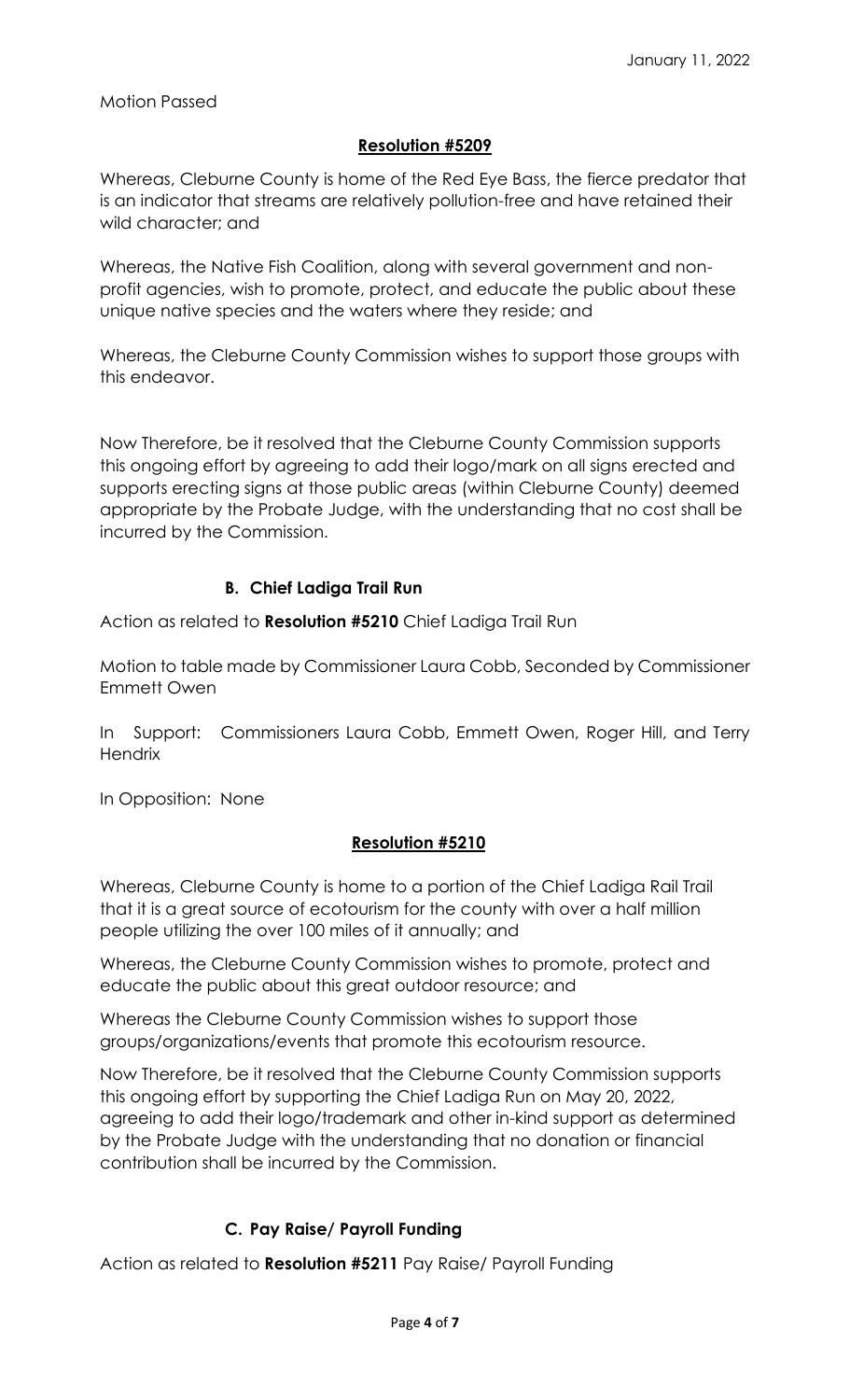In Support: Commissioners Emmett Owen, Laura Cobb, Roger Hill, and Terry **Hendrix** 

In Opposition:

Motion Passed

## **Resolution #5211**

Whereas, Cleburne County received Simplified Sellers Use Tax (SSUT) monies, collected by the Alabama Department of Revenue; and

Whereas, Cleburne County has recently passed a resolution to increase Employee pay through a pay study plan; and

Whereas, the cost of the pay increase is a substantial burden on the County; and

Whereas, the burden of the pay increases/payroll will likely continue to be an issue in the future.

Now Therefore, be it resolved that Cleburne County will use the SSUT collected to supplement the cost of employee pay increases/payroll.

*Commissioner Cobb asks if it will only be used one time.*

*Commissioner Hendrix states it will be used all the time.*

### **D. Well Property Availability**

Action as related to **Resolution #5212** Well Property Availability

Motion to table made by Commissioner Terry Hendrix, Seconded by Commissioner Emmett Owen

In Support: Commissioners Emmett Owen, Roger Hill, Laura Cobb, and Terry **Hendrix** 

In Opposition: None

### **Resolution #5212**

Whereas, PPM Consulting is performing ongoing work to clean up a previous fuel spill at the County Barn; and

Whereas, there were wells drilled to facilitate testing of ground water contamination; and

Whereas, some of the wells were on private property, close to the shop; and

Whereas, the County Commission is interested in the purchase of this property.

Now Therefore, be it resolved that the Commission is tasking Attorney Jason Odom to investigate the property for possible purchase, as it previously had a lien against it.

*Commissioner Cobb asks County Attorney Jason Odom about the research.*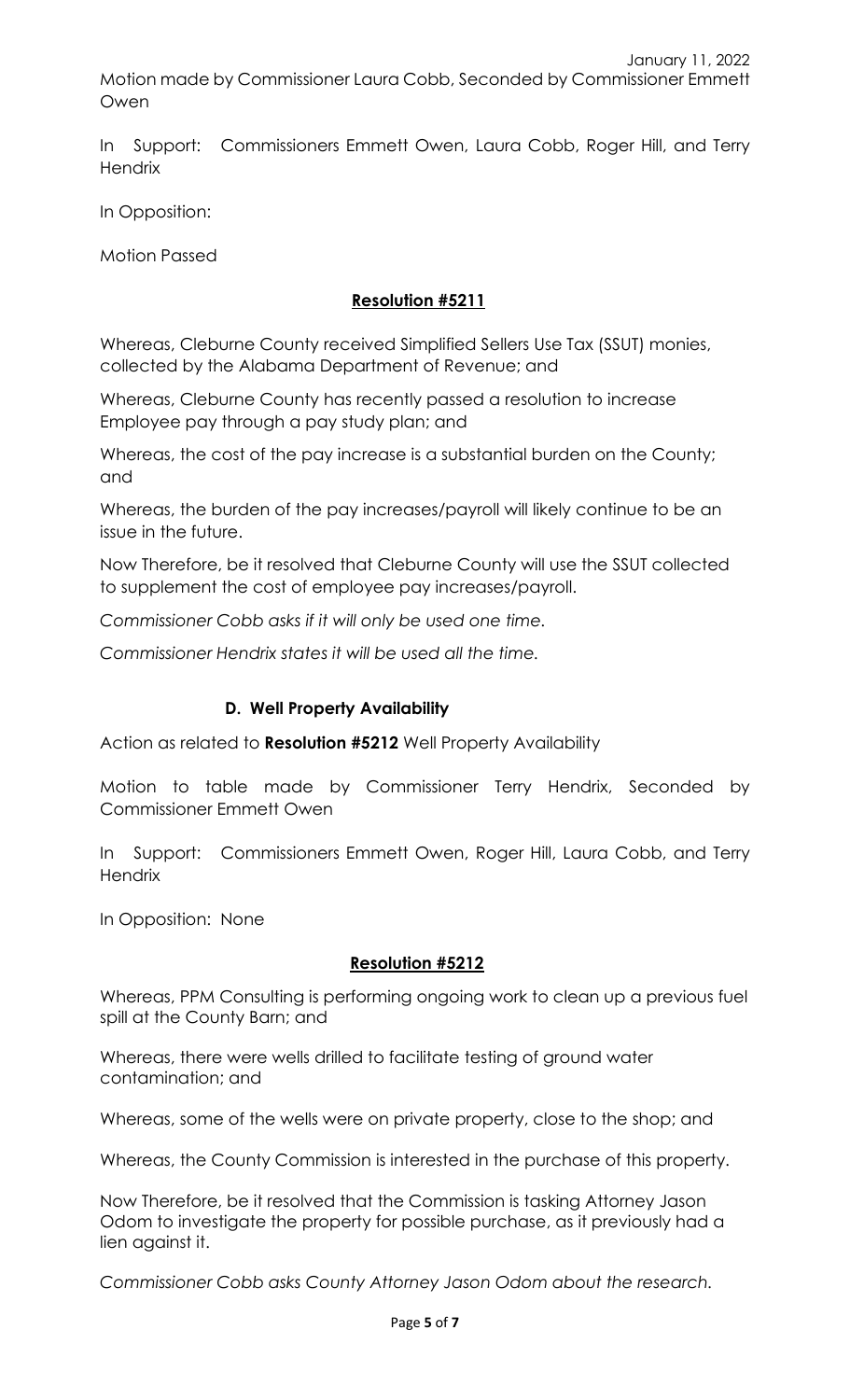*County Attorney Jason Odom states the lien is already in place.*

### **E. Engineer Budget Modification**

Action as related to **Resolution #5213** Engineer Budget Modification

Motion to table made by Commissioner Terry Hendrix, Seconded by Commissioner Laura Cobb

In Support: Commissioners Emmett Owen, Roger Hill, Laura Cobb, and Terry **Hendrix** 

In Opposition: None

*Commissioner Hendrix makes motion to amend the resolution to state that the area is CR 43 from CR 49 to Highway 46 (previous description was incorrect).*

*Commissioner Cobb seconds.*

*Amended motion passes.*

#### **Resolution# 5213**

Whereas, the County previously had carryover funds left in the General Fund at the end of fiscal year 2020; and

Whereas, the County Commission decided to allow the funds to be used for road surfacing projects on CR 533 and CR43 from CR 49 to Highway 46; and

Whereas, the funds were not used within fiscal year ending in September 2021.

Now Therefore, be it resolved that the Cleburne County Commission approves the modification of the County Engineer's budget for \$450,000 which will be used for the specific road projects approved by this resolution.

#### **Reports from staff:**

- *A.* County Administrator Lisa Copeland has no updates*.*
- *B.* County Engineer Lee Estes has no updates
- *C.* County Attorney Jason Odom has no updates.

#### **Old Business:**

There is no Old Business to attend to this meeting.

#### Action as related to **Resolution #5214**

Motion made by Commissioner Emmett Owen, Seconded by Commissioner Roger Hill

In Support: Commissioners Laura Cobb, Emmett Owen, and Terry Hendrix